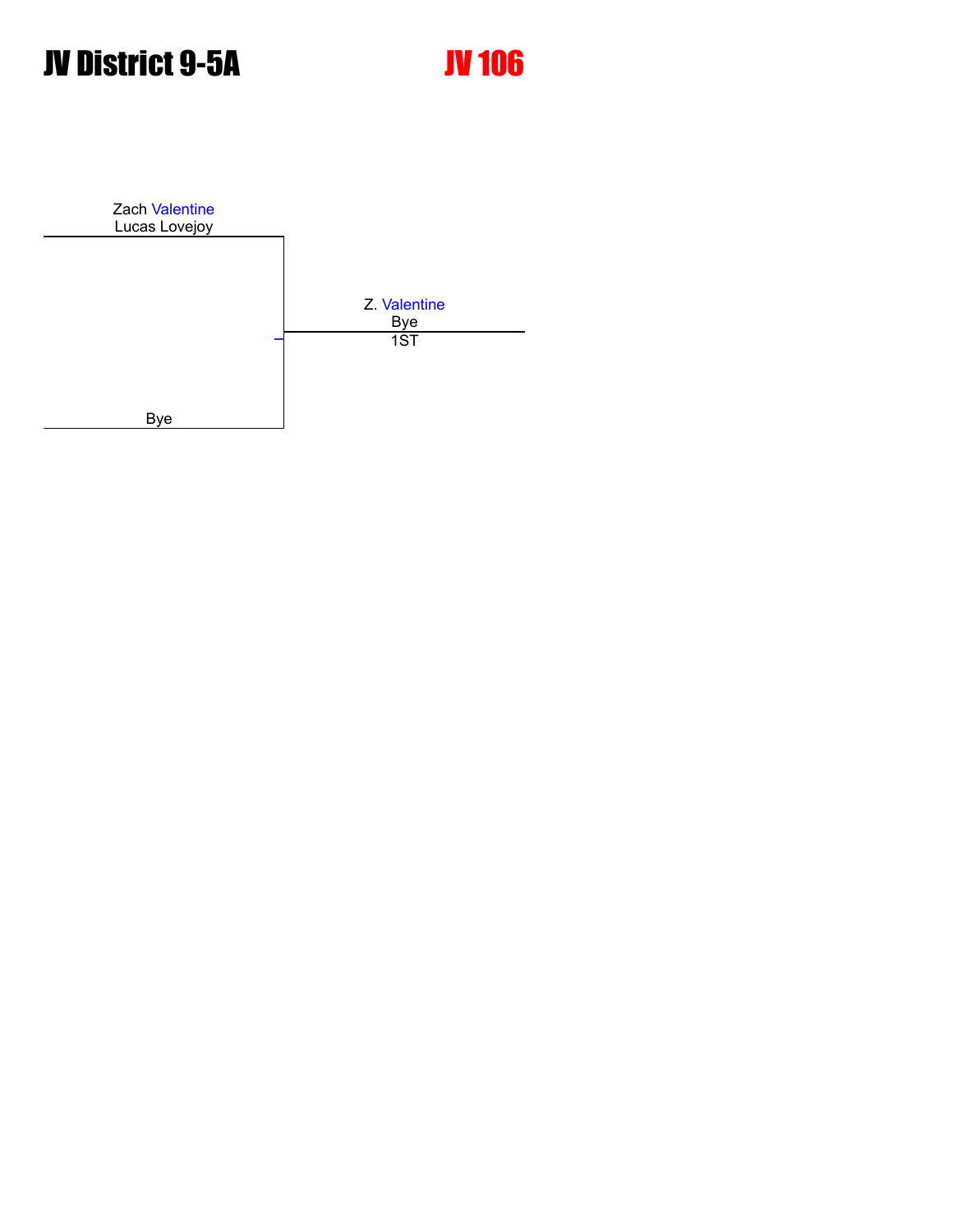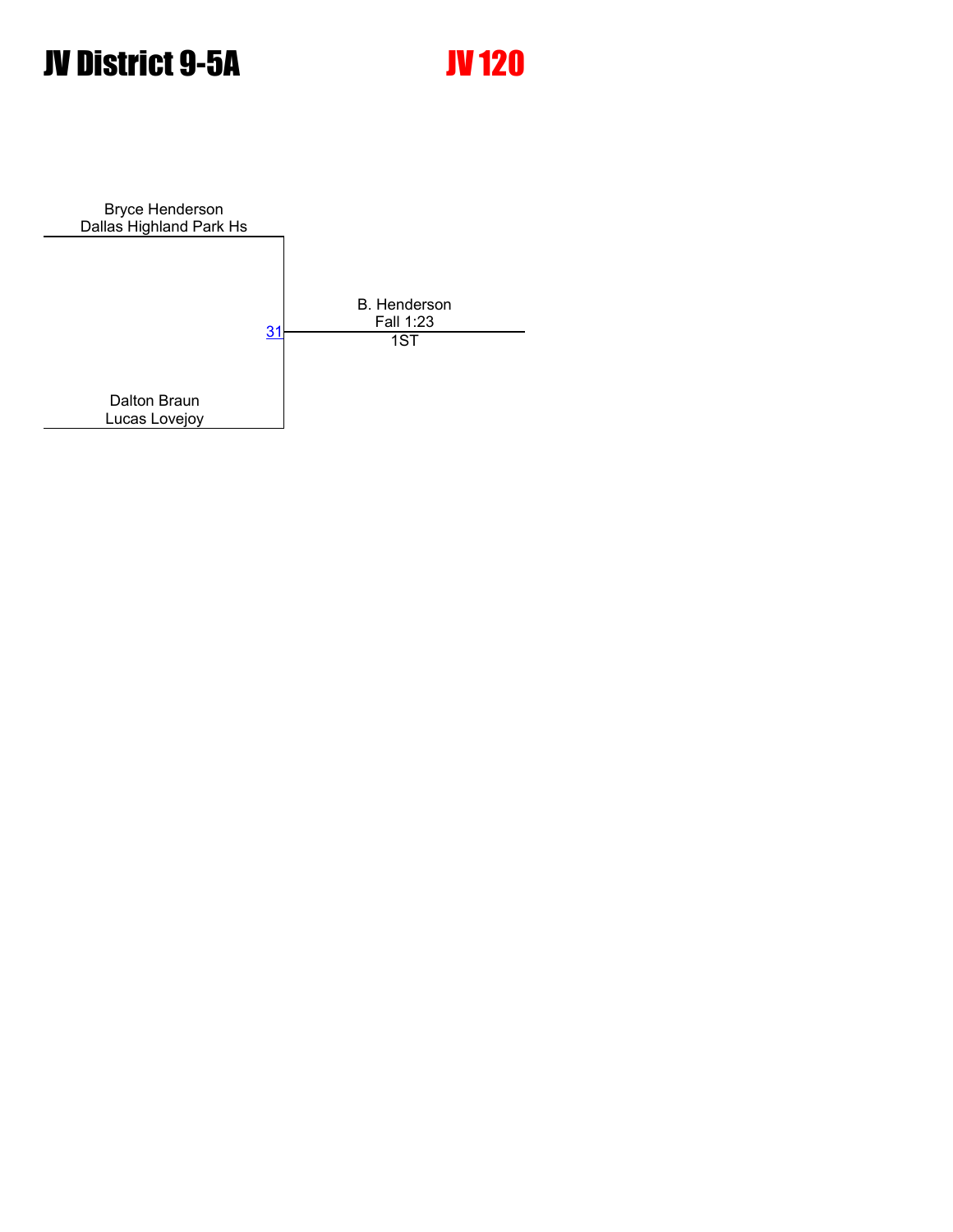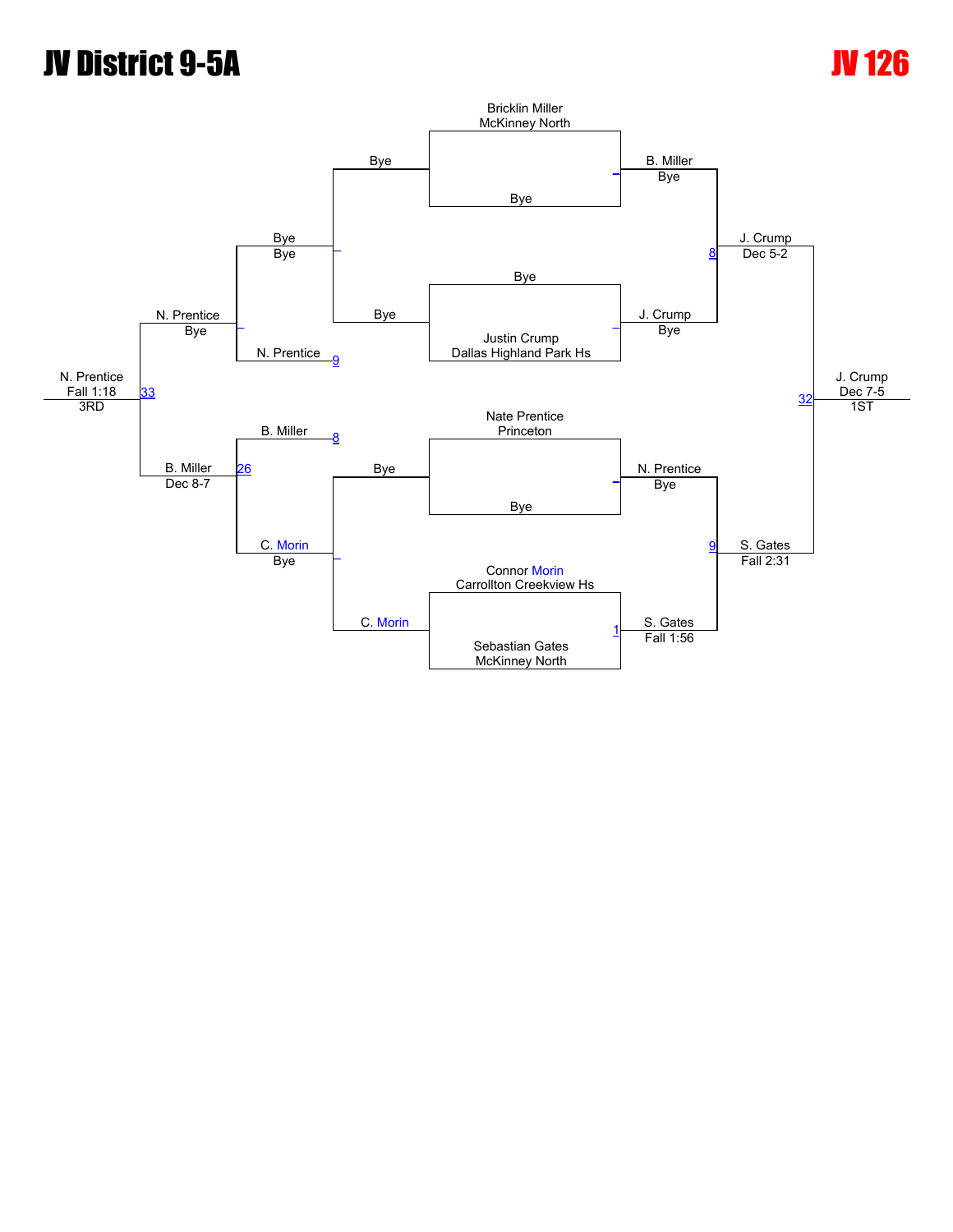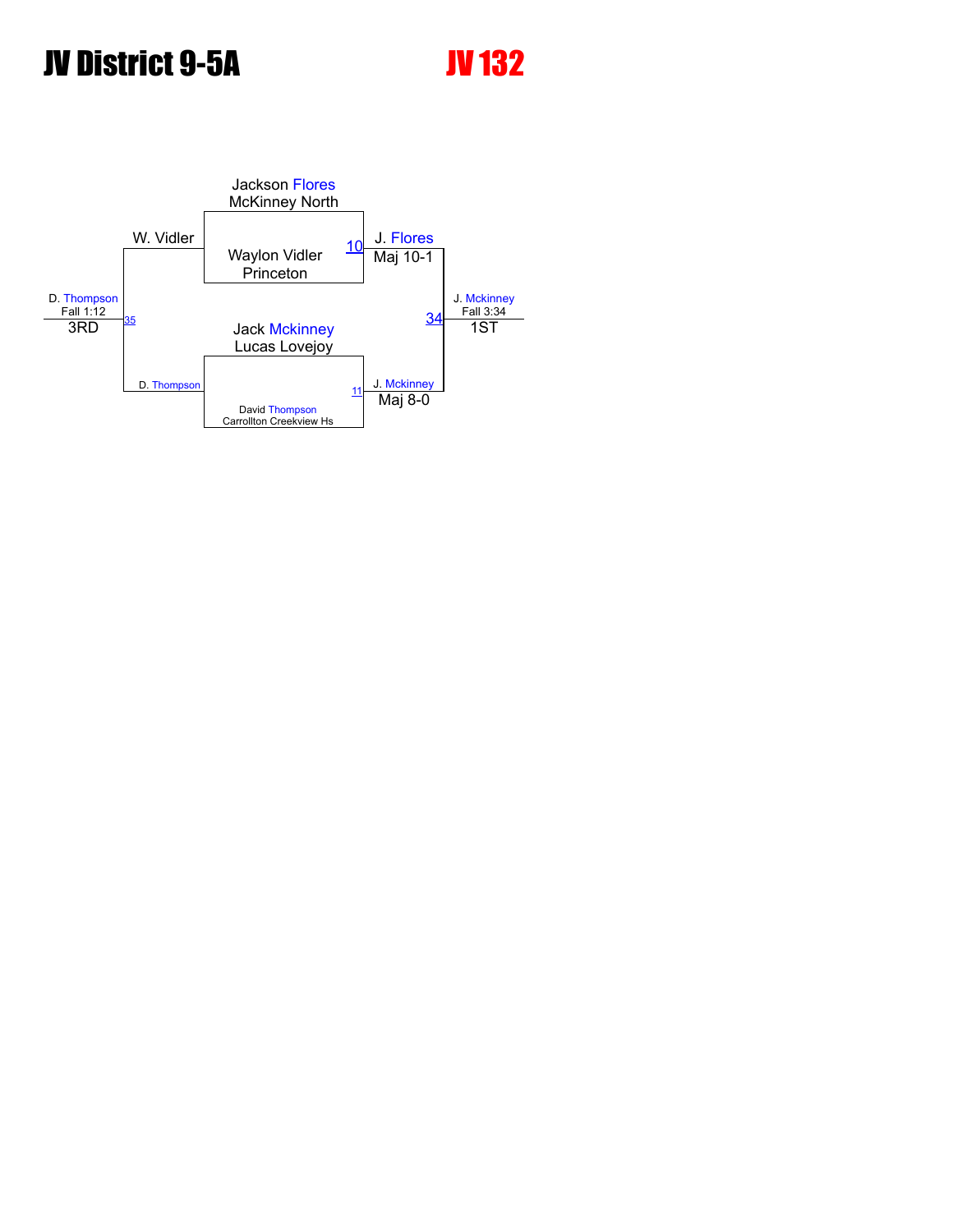Henry Stocker Dallas Highland Park Hs H. Stocker Fall 0:41 Ben Guffey Dallas Highland Park Hs <u>[36](javascript:openBoutSheet(1,)</u> **1ST**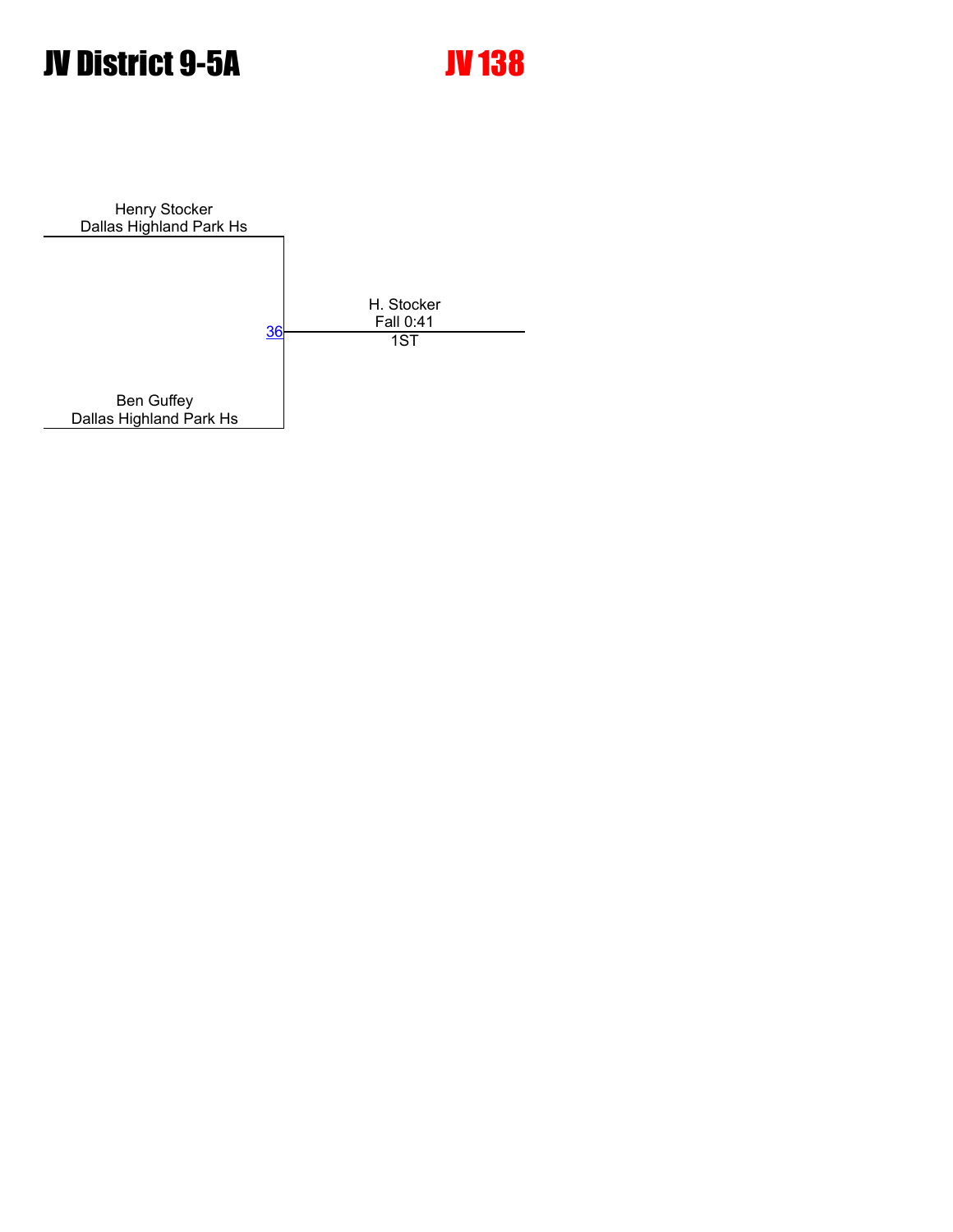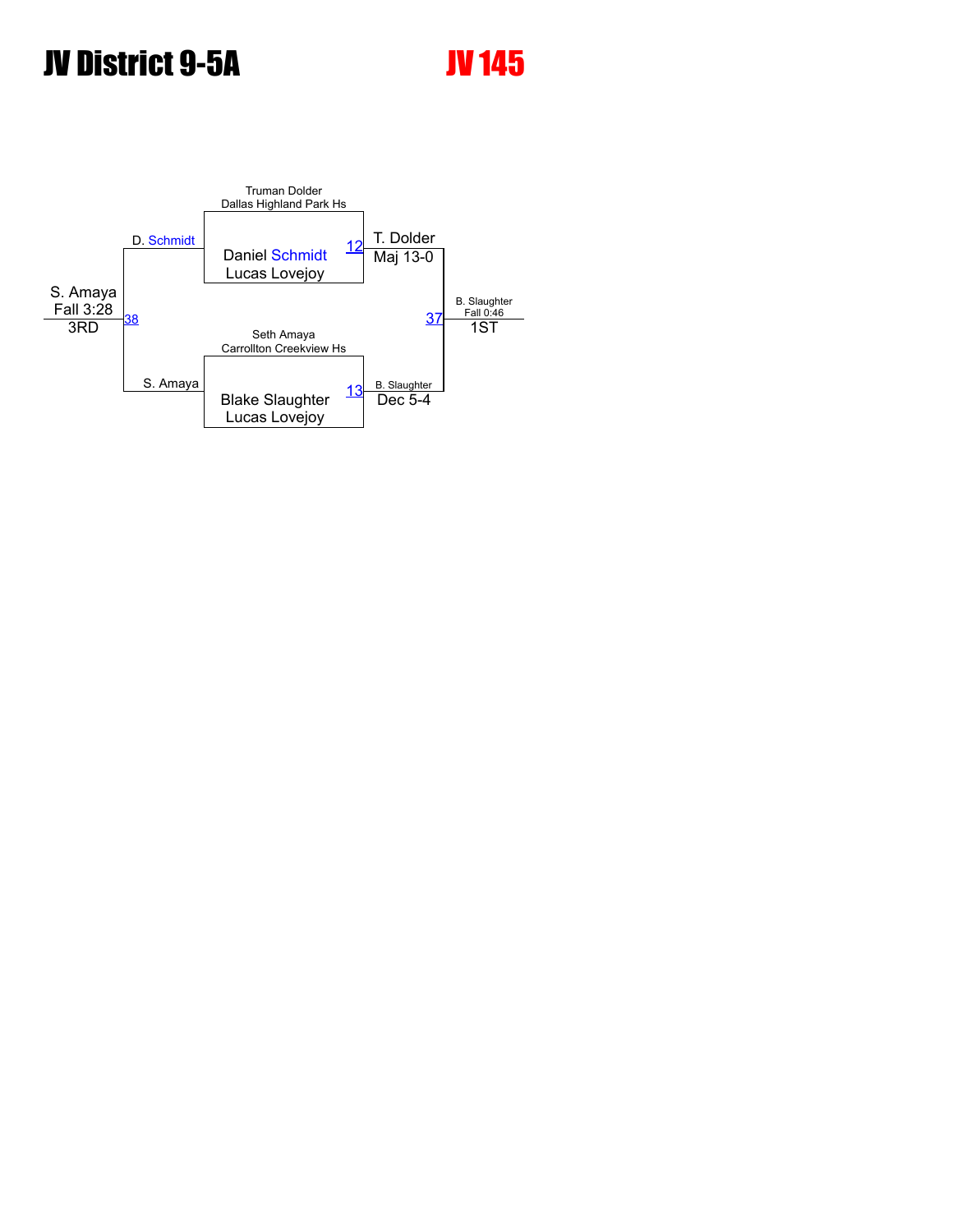Carter Barden Dallas Highland Park Hs B. [Hill](javascript:viewProfile(1348331009)) <u>[39](javascript:openBoutSheet(1,)</u> Dec 9-8<br>1ST Brady [Hill](javascript:viewProfile(1348331009)) Dallas Highland Park Hs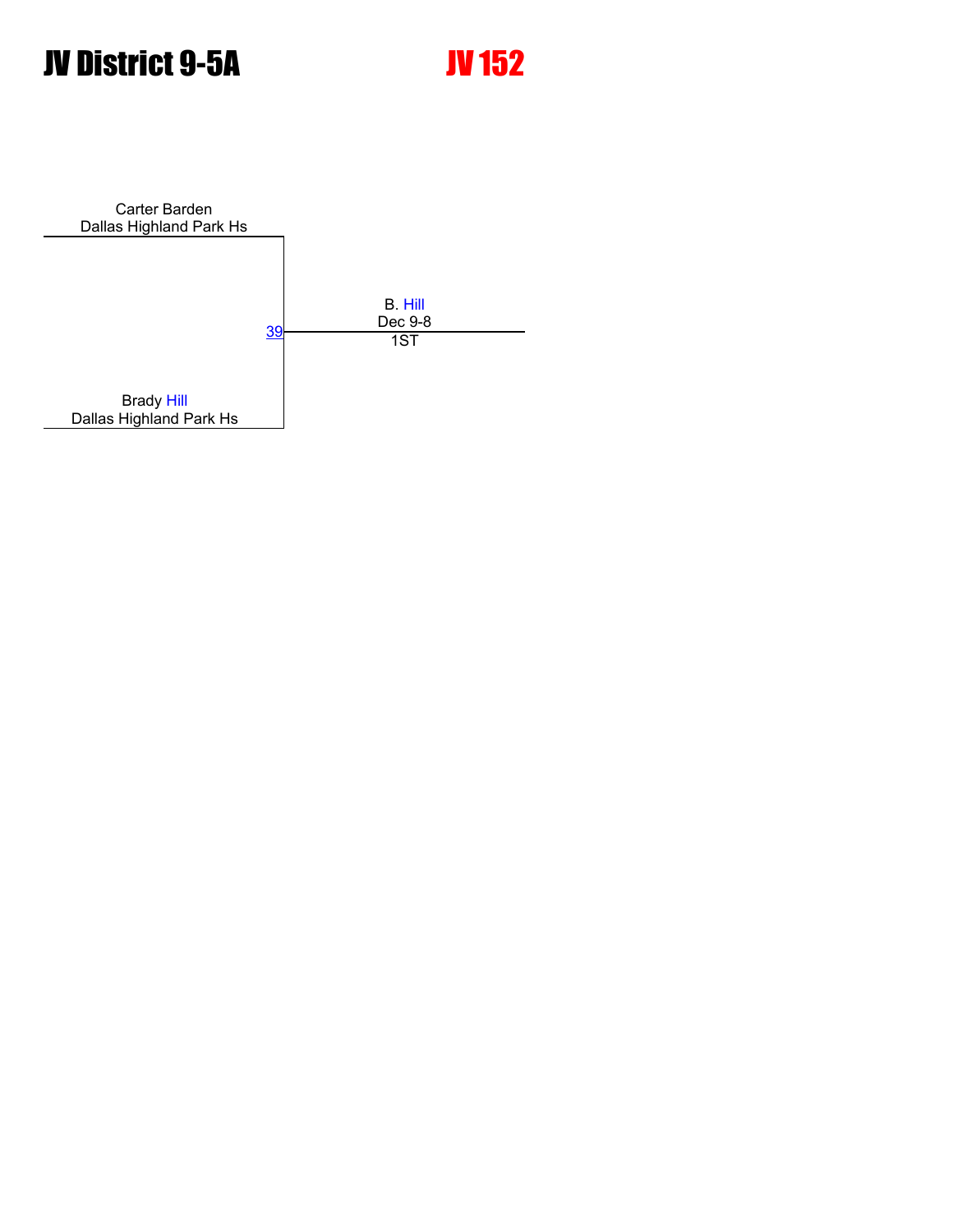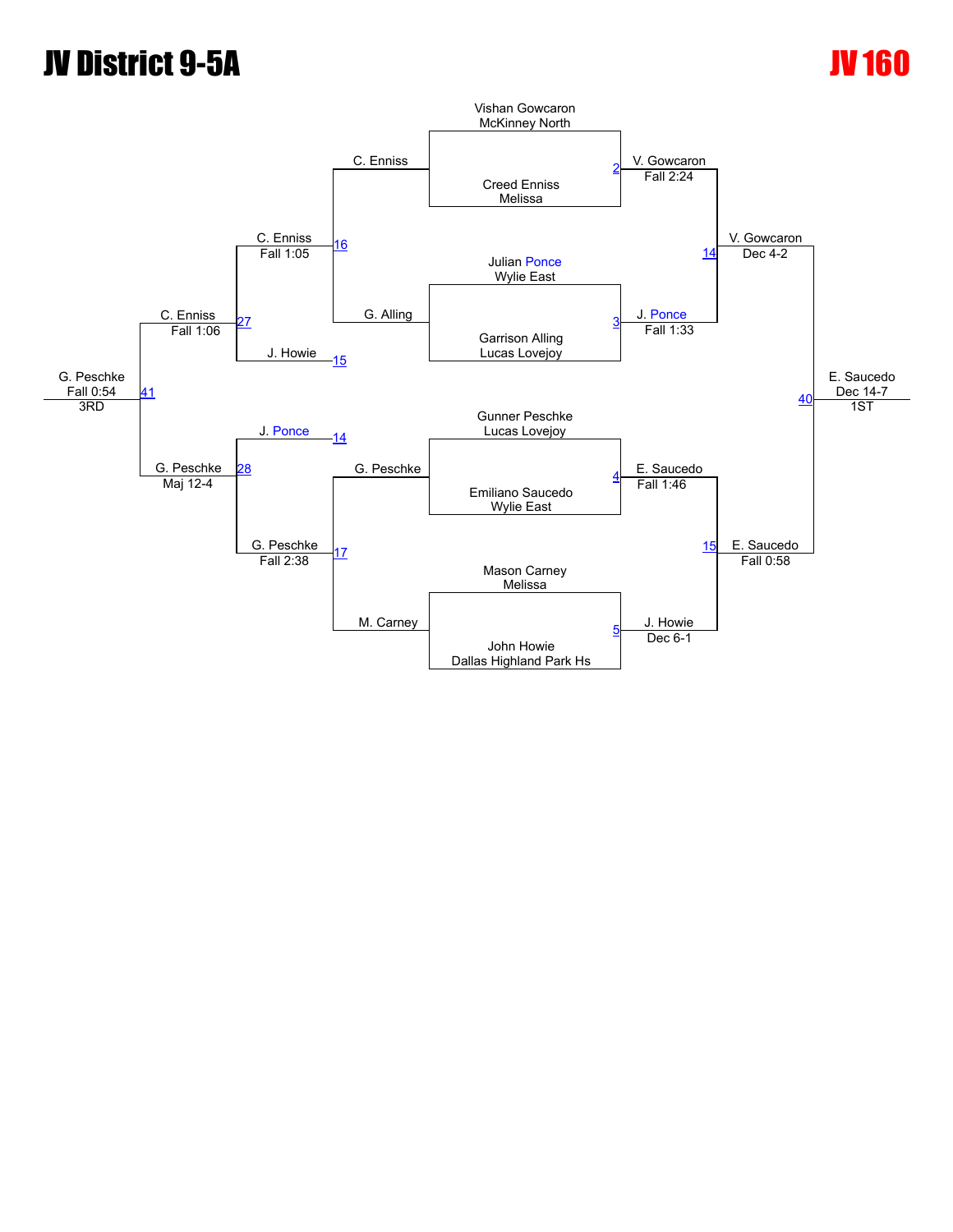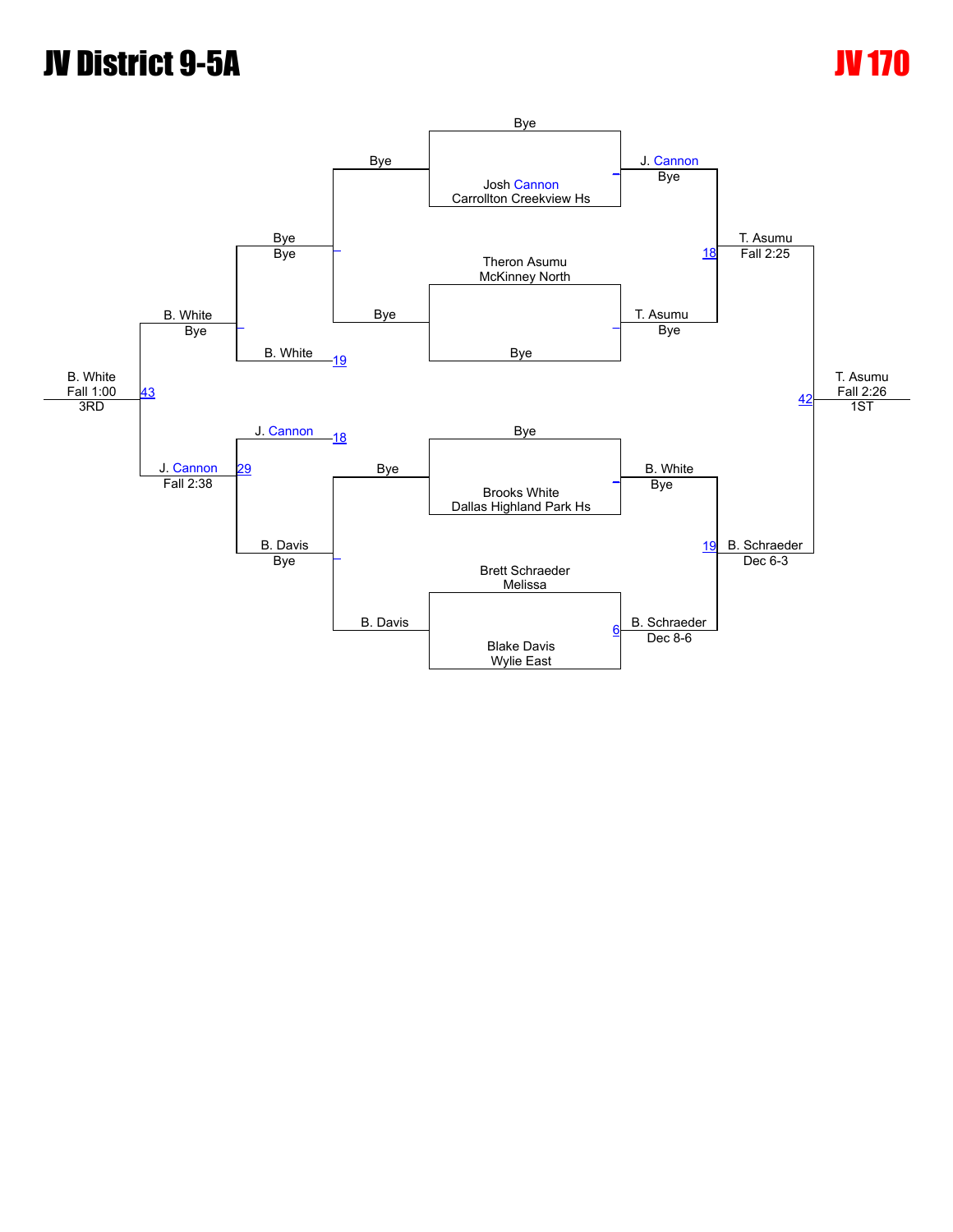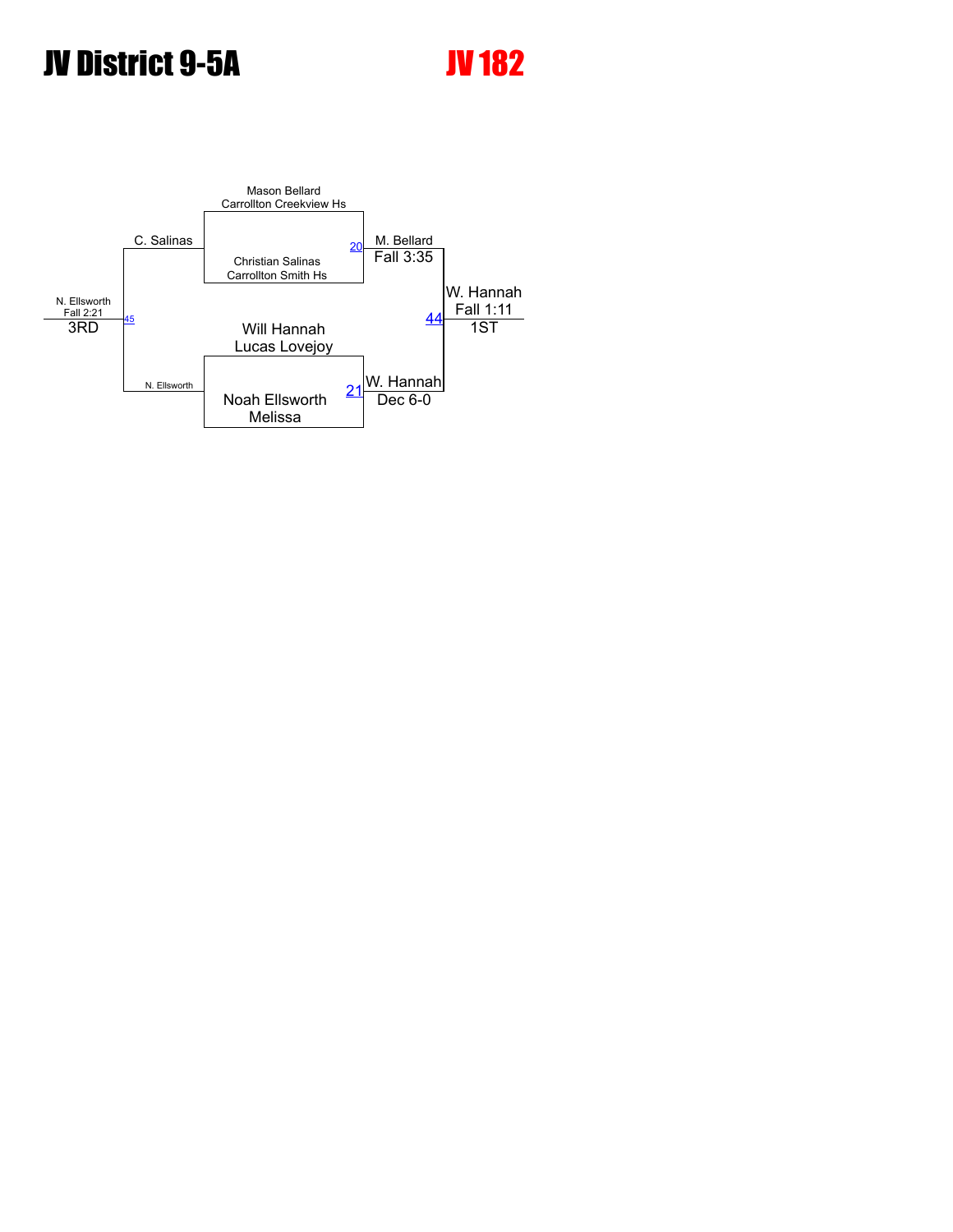Hector Elizondo Wylie East H. Elizondo Bye Bye [\\_](javascript:openBoutSheet(1,) 1ST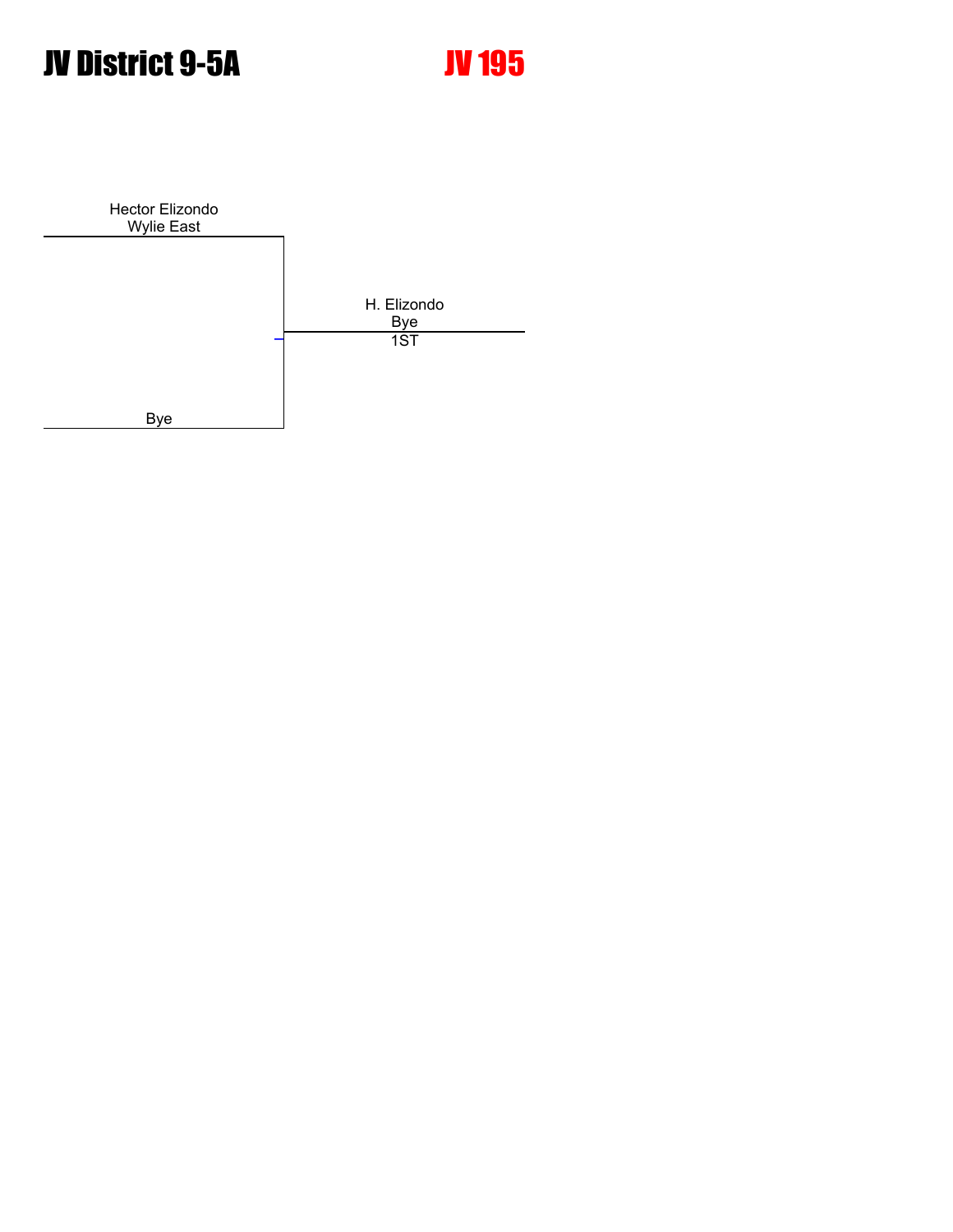